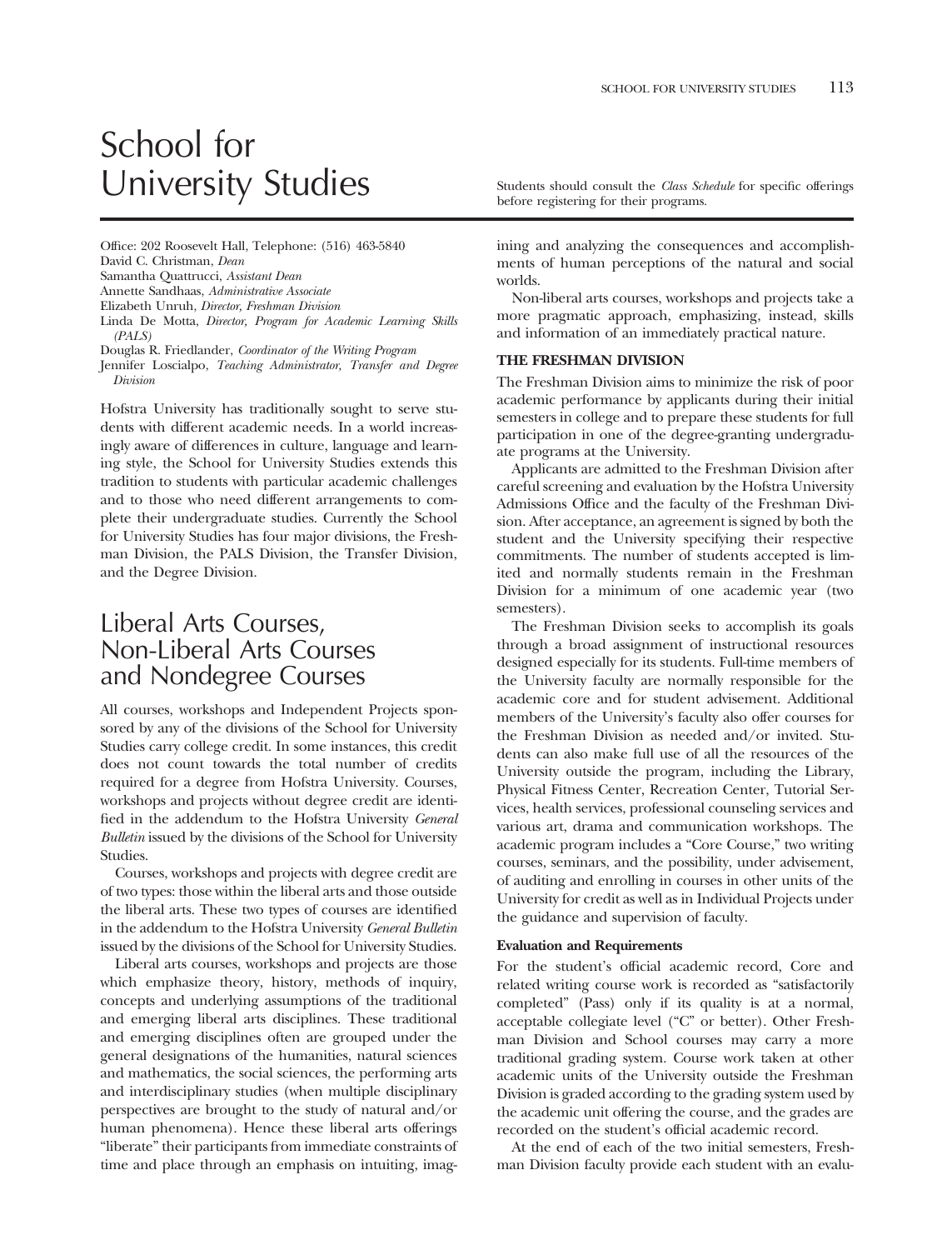ation of the student's performance. This is utilized as a basis for advisement.

At mid-year (January for students entering in the Fall, June for students entering in the Spring), the student's adviser and the Freshman Division's faculty prepare an academic progress report, a copy of which is automatically forwarded to the student. This mid-year progress report is based on the student's academic work and faculty evaluations; the report contains a statement from the Director of the Freshman Division and the faculty assessing the student's chances of gaining continuance in a degreegranting undergraduate program at the University in the sophomore year.

At the end of the year (June for students entering in the Fall, January for students entering in the Spring), the Freshman Division faculty reviews each student's work, again based on course performances and faculty evaluations. Individual recommendations for continuance in a degree-granting program at the start of the next academic year (or of the Spring semester for students having entered in the previous Spring) are made to the School's Dean and the Academic Records Committee of the University. In some cases, a student may be obliged to remain in the Freshman Division beyond this frst year. For these students, a further fnal evaluation of their work is prepared.

Minimum performance necessary to be *considered* for continuance in a degree-granting undergraduate program at Hofstra is:

- 1) satisfactory completion of most work attempted in the Freshman Division, including at least 4 semester hours in the Core Course, or the equivalent. These must include at least some credit from examinations;
- 2) satisfactory completion ("C" or better, or the equivalent in Pass/Fail courses) of at least two courses (minimum six credits) in a baccalaureate program at Hofstra during the student's stay in the Freshman Division;
- 3) reasonable progress toward the satisfaction of the Writing Requirement (see next section);
- 4) a grade point average (GPA) and completion ratio compatible with minimum University standards;
- 5) fnally, the faculty of the Freshman Division must be satisfed with the student's academic progress.

#### **Writing Requirement**

Students in the Freshman Division of the School for University Studies are expected to enroll in a Writing Workshop concurrent with the Core Course and to earn a minimum of 1 out of 2 credits. They are then expected to enroll in an Analytic Writing Course and earn a grade of "C" or better.

Students from the Freshman Division who have successfully completed the Freshman Division's program and transfer to New College follow the requirements for transfer students to that unit.

Students from the Freshman Division who have successfully completed the Freshman Division's program and transfer to another school or college within the University must fulfll the following requirements to earn the equivalent of English 1:

- 1) earn at least 4 out of the 6 credits (or the equivalent) in the Core Course;
- 2) earn at least 1 credit in the Writing Workshop or the equivalent taken concurrently with the Core Course;
- 3) earn a grade of "C" or better in an Analytic Writing Course and a positive recommendation from the instructor.

These students must still take the English Department's Writing Profciency Examination and English 2. Students who do not complete the Freshman Division's writing requirements listed above will, at the recommendation of the faculty, take English 1. Students are then required to take the Writing Profciency Examination, and English 2.

### Program for Academic Learning Skills Division (PALS)

Over the years Hofstra University has been proud of its commitment to serve highly qualifed students who have not been able to realize their potential. The professional staff of the PALS Divison extends this commitment to a specifc group of potential college students who have been traditionally identifed as learning disabled. Course grades and test results have not always refected the true potential of many learning disabled students.

The PALS Division Program provides auxiliary aids and compensatory services to certifed learning disabled students who have been accepted to the University through regular admissions. These services are provided free of charge.

In addition, among applicants *not* acceptable through regular admission, the PALS Division seeks candidates with substantially higher than average intellectual ability, with emotional stability, who are willing to work very hard and who are socially mature, but who have experienced a variety of learning disabilities. These may be demonstrated by problems in oral and written language expression which refect linguistic and semantic confusions, and problems with organizational skills which are demonstrated by disorientations in space and time. These problems contribute to defciencies in listening, reading, writing and problem solving as they relate to academic achievement.

PALS believes that these difficulties do not always stand in the way of academic success, nor should they stand in the way of entrance to a university community. The PALS Division, therefore, concentrates on selecting the best applicants and on enhancing the skills that help them achieve academic success at Hofstra University. There is an additional charge for this program.

#### **Operation of the Program**

Normally candidates are accepted into PALS for a period of one academic year as full-time students of the University. Students in the Program normally enroll for a minimum of 12 credits per semester. Their academic work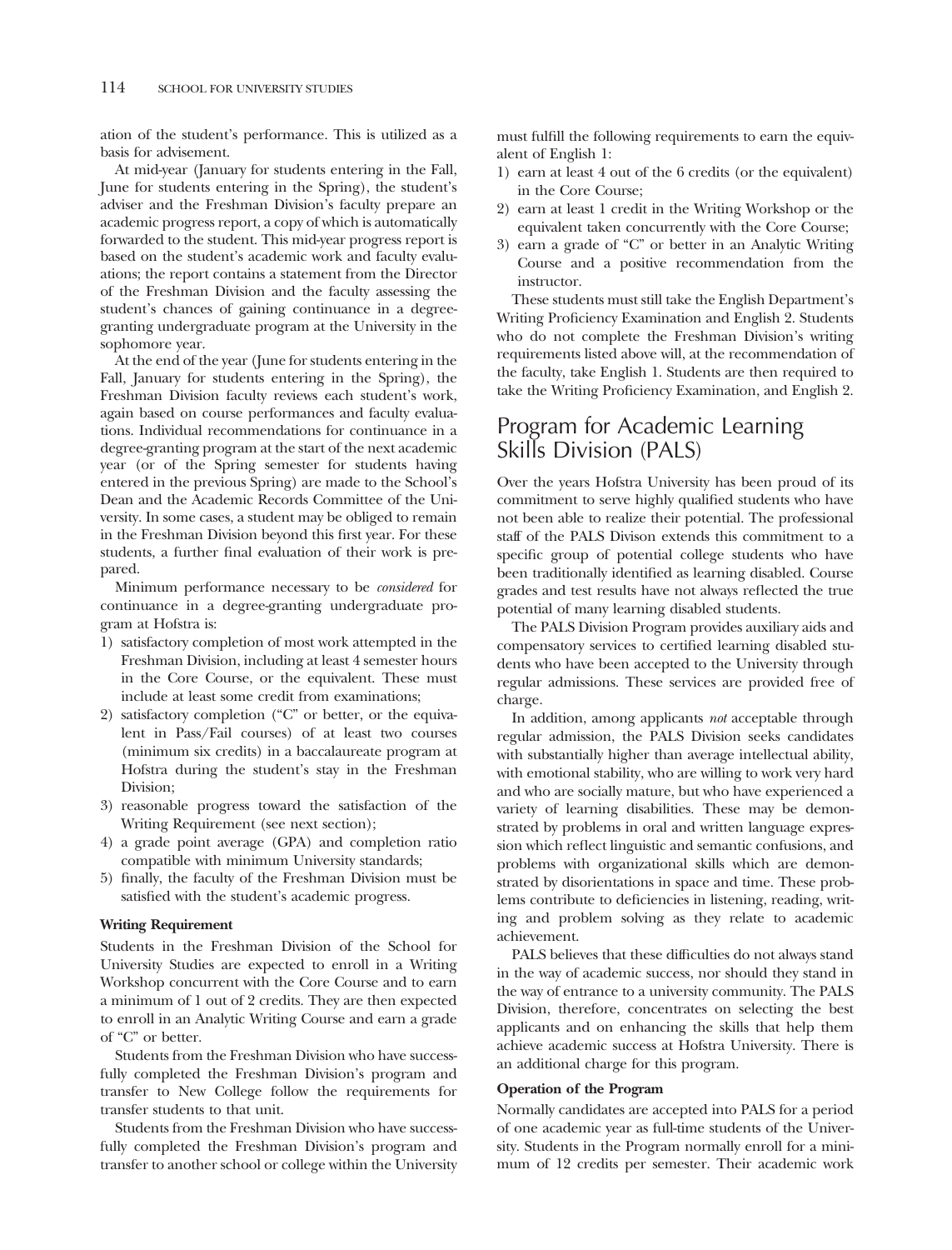often allows the same options that students have in the various freshman curricula at the University.

In addition, students normally meet with a skills specialist once a week; they may also participate in specialized small group workshops during the year. These workshops and skills meetings are designed to enhance the students' strengths and to help them develop requisite skills depending on their special area of need. These workshops receive nonliberal arts academic credit. No more than eight PALS credits can be counted towards a Hofstra degree.

During the student's stay in the PALS Division, the PALS faculty and staff correspond with the student's teachers in University courses when necessary and appropriate. If needed and/or desirable, PALS students are permitted to take their course examinations without the pressure of time and under the supervision of the staff in the Division. Books-on-tape, word processors, and skills tutors are available.

As members of the Hofstra community, PALS students are able to participate in all activities open to qualifed undergraduate students at the University. At the end of their year in the PALS Division, students are able to continue at the University if their academic performance is judged to be satisfactory by the standards applicable to their specifc freshman curricula. Please consult the Hofstra University *General Bulletin* and its addenda for these retention standards.

#### **Staff**

PALS is a division of the School for University Studies. PALS has its own professional staff of teachers qualifed in the area of learning disabilities.

#### **Admission to the Program**

PALS has always conducted a highly individualized admissions process. Candidates with documented learning disabilities not acceptable to the University through regular admission are offered the opportunity of applying to PALS. In addition to the materials submitted with the original application to the University, PALS candidates are required to submit any and all materials describing the specifc learning disabilities. These must include the result of the Weschler Adult Intelligence Scale (WAIS) administered *within one year* of the application.

Once all these materials are on fle, the applicant may be invited for an interview. Shortly after this interview, an admissions decision will be made. Acceptable candidates will be notified by the Admissions Office.

#### **THE TRANSFER DIVISION**

Similar to the Freshman Division, the Transfer Division aims to eliminate a previous pattern of poor academic performance by applicants which may have occurred during their initial semesters in college and to prepare these students for full participation in one of the degreegranting undergraduate programs at the University.

Applicants are admitted to the Transfer Division after careful individual screening and evaluation by the Hofstra

University Admissions Office and professional staff of the Transfer Division. After acceptance, an agreement is signed by both the student and University specifying their respective commitments. The number of students accepted is limited, and normally students remain in the Transfer Division for a minimum of one academic year (two semesters).

The Transfer Division seeks to accomplish its goals through a broad assignment of instructional resources designed especially for its students. Full-time members of the University faculty are normally responsible for the academic core and for student advisement. Additional members of the University's faculty also offer courses for the Transfer Division as needed and/or invited. Students can also make full use of all the resources of the University outside the program, including the Library, Physical Fitness Center, Recreation Center, Tutorial Services, health services, professional counseling services and various art, drama and communications workshops.

The Transfer Division begins with an Orientation Session. The academic calendar is divided into four quarters or sessions of seven and a half weeks each, the beginning, ending and vacation dates corresponding with those of the University's Fall and Spring semesters. The academic program includes a "Core Course," an Analytical and Research-oriented course, seminars, and the possibility, under advisement, of enrolling in courses in other units of the University as well as Individual Projects under the guidance and supervision of the faculty.

#### **Requirements and Evaluation**

All student work in the Transfer Division receives a written evaluation by a faculty member. All course work taken at the School for University Studies and other academic units are graded according to the grading system used by the academic unit offering the course, and the grades are recorded on the student's official academic record.

At mid-year (January for students entering in the Fall, June for students entering in the Spring), the Transfer Division's faculty prepares an academic progress report, a copy of which is forwarded to the student. This mid-year progress report is based on the student's academic work and includes a statement from the staff of the Transfer Division and the faculty assessing the student's chances of gaining continuance in a degree-granting undergraduate program at the University.

At the end of the year (June for students entering in the Fall, January for student's entering in the Spring), the Transfer Division faculty reviews each student's work, again based on course performances. Individual recommendations for continuance in a degree-granting program at the start of the next academic year (or of the Spring Semester for students having entered in the previous Spring) are made to the School's Dean and the Academic Records Committee. In some cases, a student may be obliged to remain in the Transfer Division beyond the frst year. For these students, a further fnal evaluation of the student's work will be prepared.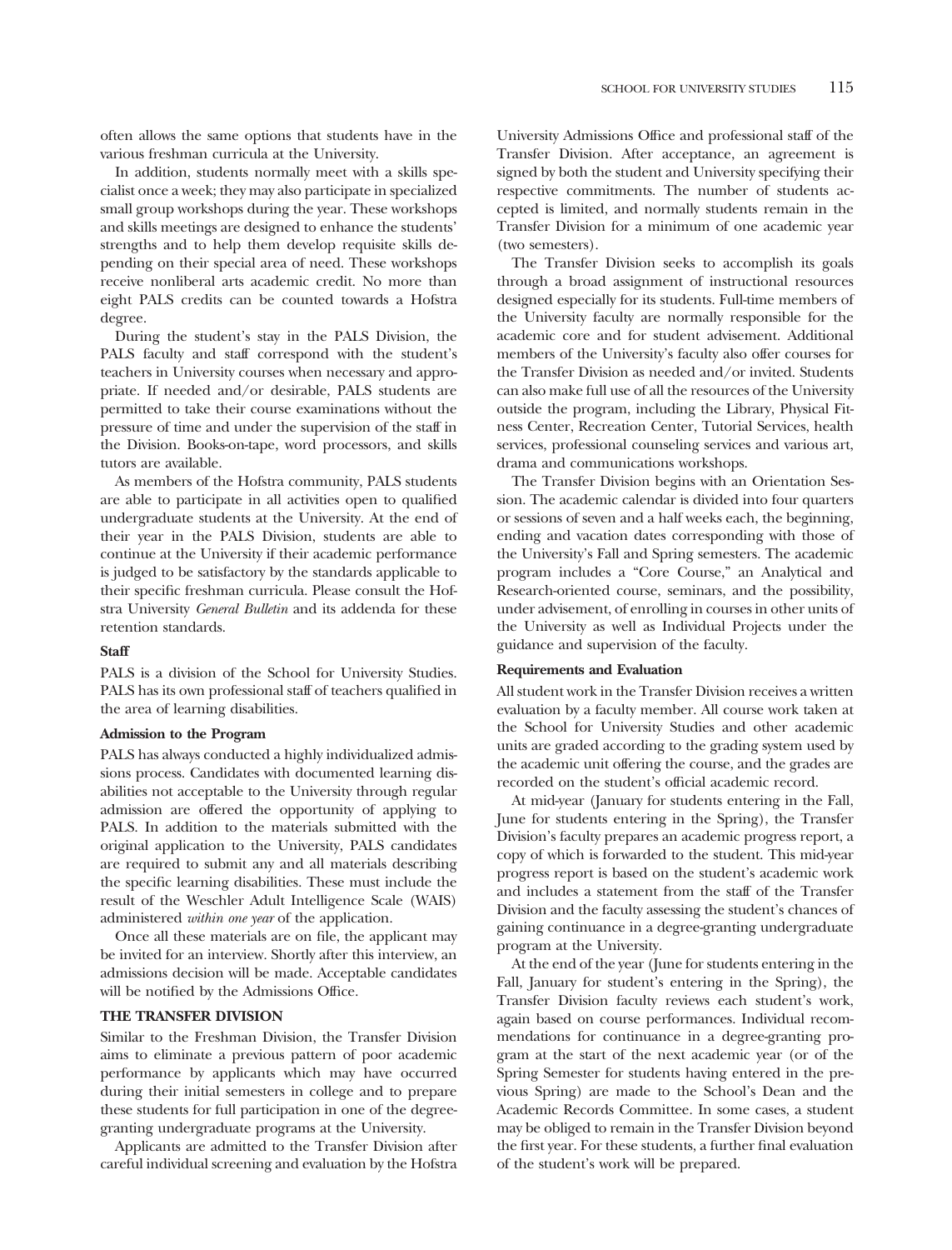Students who successfully complete the curriculum of the Transfer Division and who receive a positive recommendation from the Dean and faculty of the School for University Studies are permitted to matriculate in any other school or college within Hofstra University, provided they meet the entrance requirements of that school or college.

Minimum performance necessary to be *considered* for matriculation in a degree-granting undergraduate program at Hofstra is:

- 1) satisfactory completion of most work attempted in the Division, including at least a grade of "C" in the *Core Course*, or the equivalent; this must include at least some credit from examinations;
- 2) grade of "C" or better in the "Analysis and Research" course;
- 3) grades of "C" or better in the *Area Courses* during the frst and second semesters.
- 4) achievement of a grade point average (GPA) and completion ratio compatible with minimum University standards;
- 5) satisfactory evaluation of academic progress from the faculty of the Transfer Division and the Dean of the School for University Studies.

Students are offered an opportunity to evaluate courses and programs within the Transfer Division. The evaluation is used by the faculty, the Transfer Division's staff, and the School's Dean to improve individual courses and continue the Transfer Division's responsiveness to its students' needs and interests.

#### **Writing Requirement**

When students matriculate from the Transfer Division in a degree-granting program at the University, they must fulfll the writing requirements of the school or college in which they enroll. See page 87 of the Hofstra University *Undergraduate Bulletin* for students transferring into New College, or page 79 for students transferring into Hofstra College of Liberal Arts and Sciences (HCLAS), and the schools for which HCLAS administers the requirement (The Zarb School of Business, the School of Education and Allied Human Services, and the School of Communication).

#### **THE DEGREE DIVISION**

The Degree Division of the School for University Studies serves students who are qualifed for undergraduate matriculation at Hofstra University, but whose professional and/or personal situations often limit their matriculation to part time. Degree Division students frequently are returning to a university education to complete their undergraduate, liberal arts degrees. The Degree Division offers the Bachelor of Arts in Interdisciplinary Studies from Hofstra University to these students through a curriculum fexible in requirements to facilitate participation during evening and weekend times. Course work for Degree Division students comes from the undergraduate offerings of the University's other undergraduate schools

and colleges (mostly in the liberal arts) and from the Degree Division's own offerings conveniently scheduled for its students.

Degree Division students are encouraged to take full advantage of the educational resources available to them as members of the Hofstra University community. These include undergraduate courses at New College, the Hofstra College of Liberal Arts and Sciences (HCLAS), the Zarb School of Business, the School of Education and Allied Health Services, the School of Communication, and the School for University Studies; full use of the University's excellent library, computer facilities, swimming pool and music listening rooms; and full range of student services provided through the Dean of Students Office, Counseling Center, Residential Life Office, Wellness Center, Financial Aid Office, and the Career Center.

#### **Admission Requirements**

The basic requirements for admission to Hofstra University are graduation from an approved secondary school, and recommendations. Records from all previously attended colleges and universities also are required, if applicable. The previous record, personal qualities and letters of recommendation, are all important factors in evaluating applicants.

#### **Categories and Areas of Study**

The Humanities include art history, cultural anthropology, dramatic literature, flm studies, foreign languages (level 5 or above), literature, literature in translation, music literature (musicology), and philosophy.

The Social Sciences include anthropology, economics, geography, history, political science, psychology, and sociology.

The Arts (performance) include creative writing, dance, fne arts, music, and theater.

The Natural Sciences include astronomy, biology, chemistry, geology, environmental science, and physics.

Quantitative Thinking includes logic, mathematics, research methods and statistics.

Communication Studies include foreign languages (level 1-4), speech communication courses and linguistics.

International Studies include courses with content that is grounded in the last 100 years which involve more than one nation or geographic area or region.

Cultural Studies include courses which involve one or more cultures other than the student's own.

#### **Graduation Requirements**

The Degree Division's graduation requirements, divided into three categories, refect the minimum academic work in liberal arts that students must achieve to earn the Bachelor of Arts degree. (In some rare circumstances, some Degree Division students may be placed in a Bachelor of Science track if their advanced standing is exten